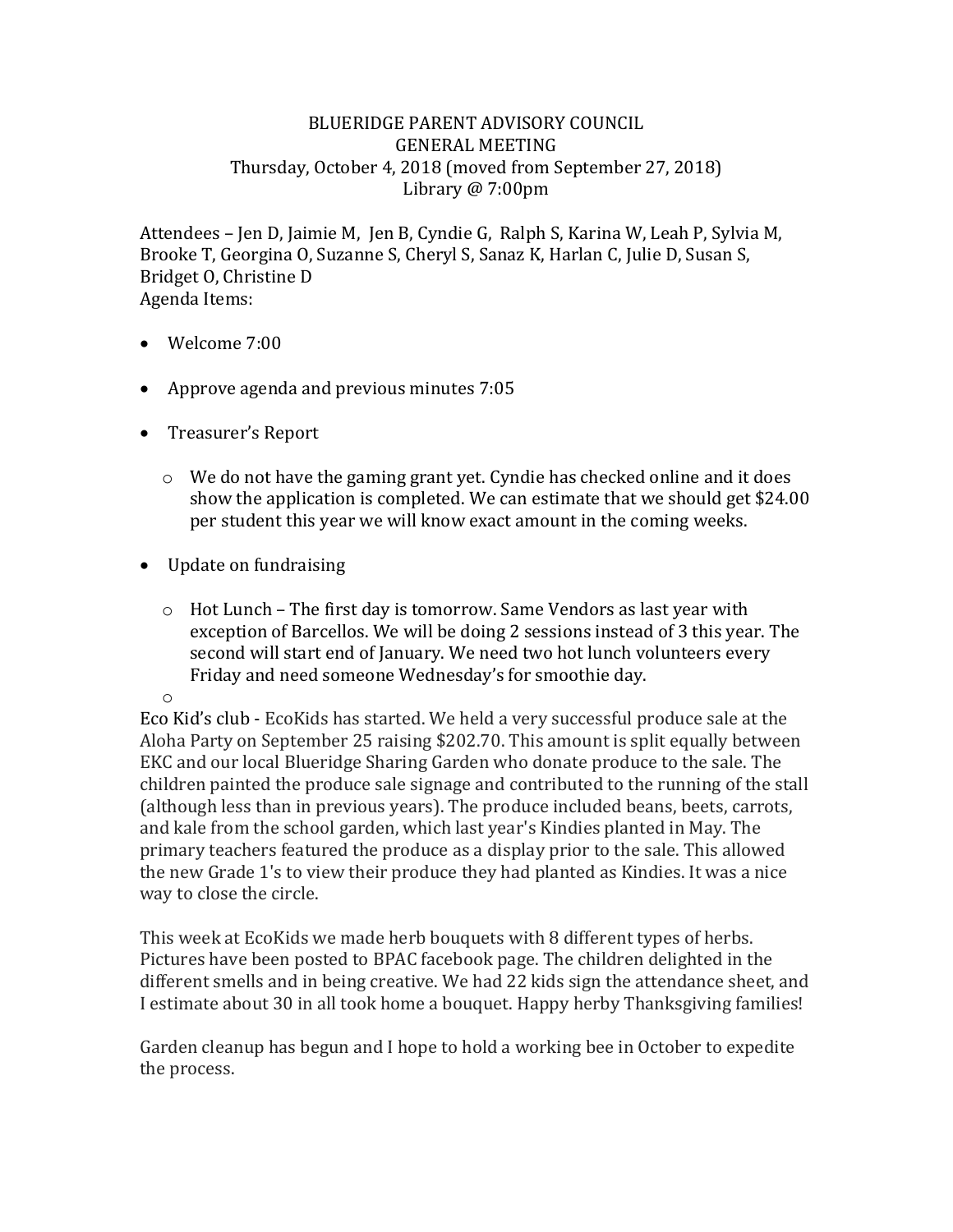Thank you to everyone who watered the vegetable gardens and the flower gardens over the summer. Thank you to SD44 and to Deanna Robertson for our two new Southern vegetable garden beds. I plan on following up with Susan Teegan about the work order for the two remaining beds as I am hopeful it will still be going ahead. I'd like these beds ready for planting by Spring break.

- o Class Reps –We have 14 divisions this year and are waiting on a rep for 5 Divisions. Sanaz will email them tonight or tomorrow. We discussed options in the event we do not get a rep from each grade, perhaps division reps.
- o FOS- No report at this time
- o DPAC No meeting in September Leah will be attending in October
- $\circ$  Budget Discussed all items. Capital reserve has gone up as we will purchase furniture for the K's. We still need to go over some prices with Admin. Salema Noon is usually 900.00 + tax however Grade 7's will be away that day so we had to pay \$250.00 for someone to come the next day. These dates are booked very far in advance so we did not know at the time the Grade 7's would be at Camp Summit. Motion to approve budget by Jen D seconded by Jaimie M.
- $\circ$  Newcomers Tea-We are considering discontinuing this tradition as it has not been well attended for the past couple of years. This is due to not as many new families to the school. The grade 2 parents put a lot of effort in to this and efforts may be better spend other ways. This year Jen D gathered emails at the K orientation and organized a meet and greet at McCartney Park for the first day of school between 9am and 10:30am with parents and kids. Was well attended.
- $\circ$  Welcome Back BBO We do not have exact numbers yet but it came in over budget.
- o Card Project Teachers are already doing Art with their classes. The Consent for this project is on hot lunch. If you are not signed up for hot lunch consent you will not have the option to buy Art.
- $\circ$  Directory –Some have asked about a paper copy again. We will look in to this but more than likely we will stick with an electronic directory.
- $\circ$  Walk to School week –In the past we have participated with International Walk to School week. This year we did not receive any materials as well we are considering participating in May with the NVSD walk to school initiatives.
- o Blueridge Gear-Jennifer B plans to sell end of November Beginning of December. Sample table to be shown alongside book fair Dec  $3 - 6$ <sup>th</sup>.There will be some changes to the style of the jogging pan as well Jen D has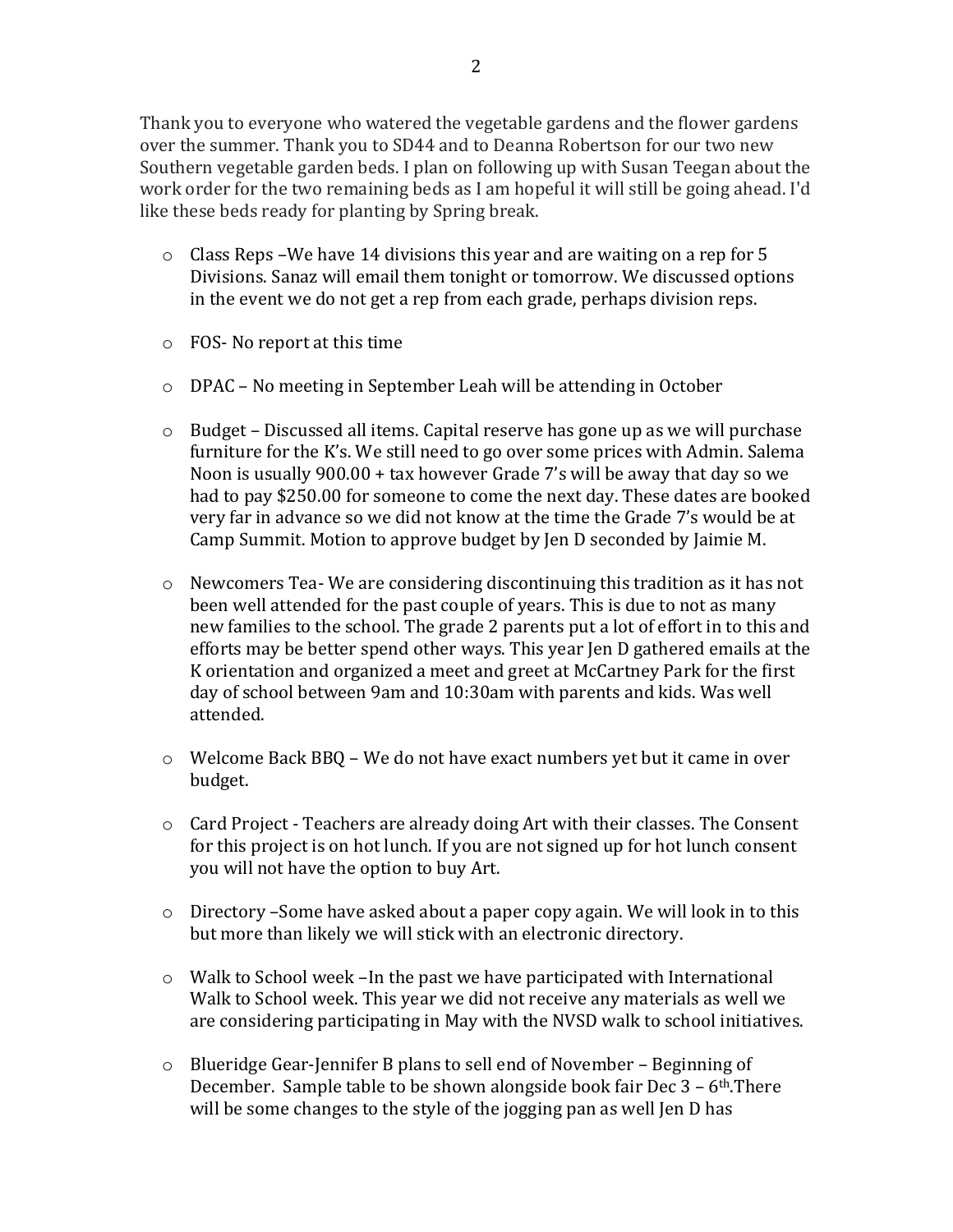requested we look in to toques. Georgina has also brought up the Jerseys which were ordered in error that are large adult sized. We discussed possible ways to sell these as well.

- o Halloween Costumes BPAC is considering collecting donated costumes after Halloween. We would then sell them as a fundraiser next year. We would collect Adult and Children's costumes.
- o Santa's Breakfast We are planning a Santa's breakfast this year. Possibly on the Friday before school lets out. This will be a grade allocated event., likely grade 4.
- Current Business
	- o We are using hot lunch not mail chimp now to send BPAC emails. Some people are still getting the BPAC email in their spam. We are still working out the kinks.
	- o Parking and Safety. Discussed concerns about speed in our school zone.
	- o Fruit and Veggie Program –has begun Heather Gibbens has taken over from Wafaa
	- $\circ$  Call Back Program- Program has one new volunteer. We could always use more. It doesn't take a lot of time volunteers are usually done by 9:30am
	- o Website updates Jen D will update the pages. Georgina will rewrite the Emergency Preparedness section. There was some discussion about acquiring roller bags for the comfort kits.
- Principal/Vice Principal Report- (Susan Teegan and Bridgett O'Brian)

Susan and Bridgett are happy to continue with their acting roles at this time. No further information as to how long they will be acting in these rolls. Susan presented a slide show to show us the first few days of school. We have some new staff, Stephanie Reynolds who is sharing a class with Mr.Wyatt, Sara Dawson who is a new K teacher, she is from Burnaby. Ms Black is on leave. Ms. Jefferson is taking over role of LST teacher along with Teresa Komorski who is Part time. We welcome Tiffany Hillier our new music teacher. Tiffany is keeping some of our old traditions and adding in some new ones. We have a new LSW Debbie J. The school district has posted for more E.A.'s we have more hours and more support time. The two grade 6/7 classes created skits for the Code of Conduct Assemly. K. Transition is going well we are using pinnies on the kids to keep them visible on the playground. Terry Fox run went well. We collected approximately \$400.00 of donations. Welcome back BBQ was enjoyed by all. Orange shirt day – Students from Grade 7, 2 and 3 presented Lisa Madill drummed for the kids. The focus is on encouraging a sense of belonging. Tennis is wrapping up each student had 4 lessons. The coach was amazing. Food Program- Staff will be purchasing only fruit and vegetables for the students. Program is meant to be supplemental to the children's lunch not to replace lunch. We have approximately 40 kids signed up for cross country .Basketball